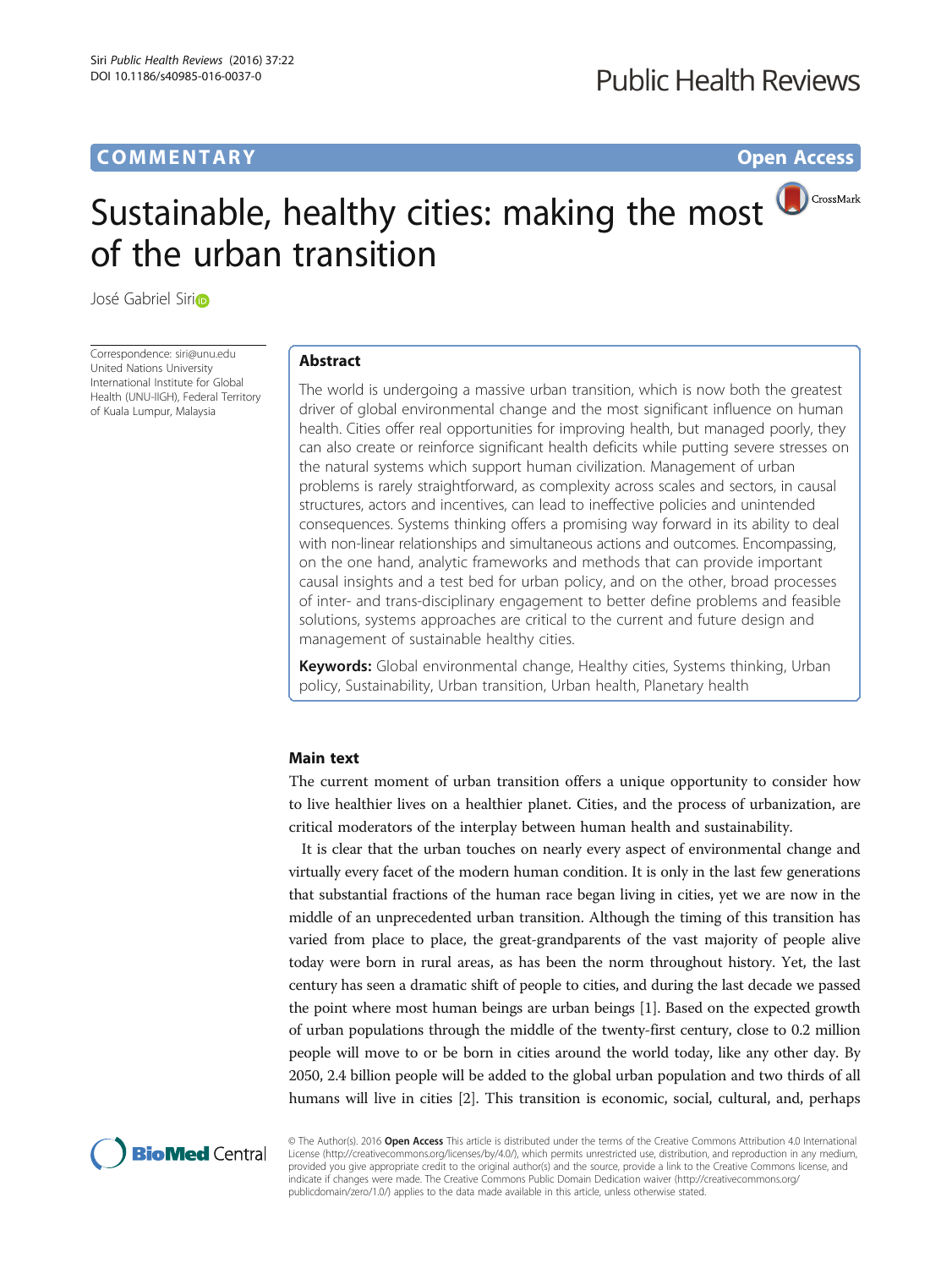most of all, ecological. It may indeed be the most radical shift in habitat the human species has ever experienced.

The urban transition manifests not only in people but also in space, on a scale which is perhaps less easy to appreciate. It has been estimated that global urban extents will increase by 185 % in the interval between 2000 and 2030 [\[3](#page-3-0)]. That is to say, in one generation, humanity will nearly triple the urban area that accumulated over 7000 years of civilizational growth. In parts of the world, we have already experienced such transitions. To compare the lives of the residents of Shanghai or Dubai or Kuala Lumpur today to those of a quarter-century ago is to acknowledge vast differences in sensory, aesthetic, physical, and cognitive experiences, not to mention influences on health. The urbanization of the generation to come will echo this vivid transformation but will also be strikingly novel, as people interact with new technologies and social movements and ideas, and increasingly with the consequences of global environmental change.

It is evident that the urban transition coincides with massive shifts in the planetary systems which support human life [[4](#page-3-0)]. Warning signs are clear and wide-ranging, from rising temperatures and sea level to ocean acidification, loss of forests and biodiversity and increased impacts from extreme events [\[4](#page-3-0)]. And yet, we also see strong net improvements in the human condition: less poverty, longer lives, better health, and more opportunity. The concurrence of these varied trends is no fluke. Cities cover just 3 % of the land surface of the Earth but are responsible for as much as 80 % of all greenhouse gas emissions, three quarters of natural resource consumption, and half of all waste [[5](#page-3-0)]. And yet, cities also generate 80 % or more of global economic output, providing livelihoods and opportunities and offering many the chance to lift themselves out of poverty—though they also exacerbate poverty in some circumstances. Cities act to concentrate the vast majority of human innovation, including in medical, green and other technologies, art and architecture, culture, politics and science—indeed, over 90 % of global patents originate in metropolitan urban settings representing just 23 % of the global urban population [\[6](#page-3-0)]. Essentially, cities have come to drive the world, in all its goods and bads.

The urban push has brought improved health, and city dwellers tend to be healthier than others, and yet a broad range of urban health challenges remain or are emerging. This includes a rising tide of non-communicable diseases [[7\]](#page-3-0), mental health problems [[8\]](#page-4-0), issues related to exposure to growing climate risks [\[9](#page-4-0)], drug-resistant pathogens, [[10\]](#page-4-0) substance abuse [\[11](#page-4-0)], crime [\[12](#page-4-0)], and others. Table [1](#page-2-0) briefly reviews some of these challenges, for many of which the particular role of the urban environment remains incompletely understood. Just as is the case for wealth, there is also a great deal of inequity in the distribution of good health. In some cases, poor, informal or transitional urban neighbourhoods experience health outcomes worse than those observed in rural areas [[13\]](#page-4-0). Often, urban ill health reflects a mismatch between the forms and functions of cities and the evolved needs of the human species. Cities are designed for narrow economic goals or technical efficiencies—for automobiles, in some cases, rather than for people. In other cases, these persistent problems are the result of unrecognized or unaddressed complexity.

One characteristic of many of these interlinked challenges is their intractability. A recent study found that, of 180 countries examined, not one had reduced its rates of obesity and overweight in the preceding three decades [[14](#page-4-0)]. This belies a mass of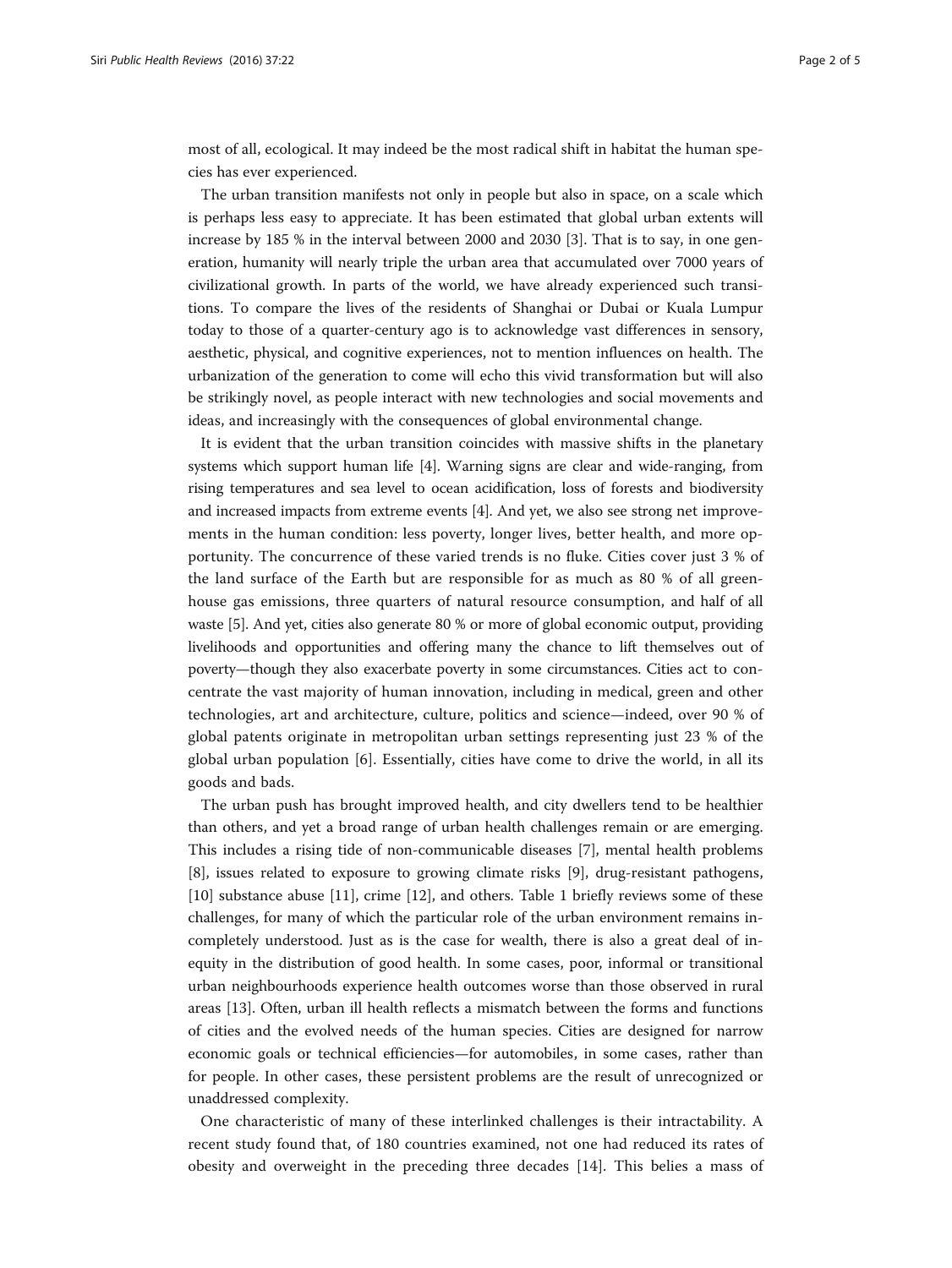| Health challenge                    | Description                                                                                                                                                                                                                                                                                                                                                                                                                                                                                                                                          |
|-------------------------------------|------------------------------------------------------------------------------------------------------------------------------------------------------------------------------------------------------------------------------------------------------------------------------------------------------------------------------------------------------------------------------------------------------------------------------------------------------------------------------------------------------------------------------------------------------|
| Non-communicable<br>diseases (NCDs) | Where urban form is associated with sedentary lifestyles or increased consumption of<br>unhealthy foods, city dwellers are at higher risk for obesity and associated NCDs,<br>including heart disease and stroke, hypertension, diabetes and some cancers. Urban air<br>pollution can impair lung function and give rise to or exacerbate cardiovascular and<br>respiratory diseases, including asthma, in acute and chronic forms. It can also contribute<br>to the development of allergic disease or cancer and cause adverse pregnancy outcomes. |
| Infectious diseases                 | The high concentration of humans in cities naturally promotes increased transmission of<br>some infectious diseases, such as tuberculosis. Growing mobility within and between<br>cities and urban expansion into natural habitats contribute to ever-more-rapid emergence<br>and spread of infections.                                                                                                                                                                                                                                              |
| Accidents<br>and injuries           | City forms that encourage automobile use, often in combination with inadequate safety<br>regulation, contribute to higher rates of road traffic accidents and deaths.                                                                                                                                                                                                                                                                                                                                                                                |
| Mental health                       | The urban built environment can adversely affect mental health. For example, lack of<br>public space for recreation and socialization can lead to isolation and depression. Noise<br>pollution and commuting can create significant stress.                                                                                                                                                                                                                                                                                                          |
| Disaster risk                       | Cities are often built in high-risk areas, such as along coastlines and rivers or on hill slopes.<br>In particular, poor informal settlements often take hold and expand on otherwise<br>unwanted land at high risk, such as on floodplains. Urban expansion can compromise<br>fertile agricultural land, decreasing food security.                                                                                                                                                                                                                  |
| Climate change                      | Long-term urban impacts on climate can harm health directly (e.g. through increases in<br>acute heat waves or other extreme climatic events) or indirectly (e.g. through shifts in<br>vector ranges or resource availability).                                                                                                                                                                                                                                                                                                                       |

#### <span id="page-2-0"></span>Table 1 Selected urban health challenges

research on the causes and control of obesity and overwhelming incentive—obesity costs over US\$2 trillion per year globally [\[15](#page-4-0)]. Why should this challenge be so difficult to address? One problem is that scientific analysis and policy action tend to be reductive. They often aim to identify causal effects between individual inputs and outcomes, controlling for all other factors, and then to act on this narrow understanding. Yet, reality is not simple—in fact, it is quite slippery. In the case of obesity, many different mechanisms entangle in complex feedback loops to generate the observed outcomes [[16\]](#page-4-0). Each variable may imply many different potential interventions, while convoluted pathways and multiple connections often lead to unintended consequences. Within this framework, simultaneous decisions are made by actors at all scales. Moreover, the causal system that generates obesity and overweight is just one of numerous sets of systems of interest in the urban context. Traditional approaches tend to perform less than optimally in the face of such complexity [[17\]](#page-4-0).

Fortunately, there are ways forward. Systems thinking is increasingly recognized as a framework that allows us to address complex issues of urban health and sustainability [[18](#page-4-0)–[20\]](#page-4-0). In particular, this involves analytical methods that can handle feedbacks and complex non-linear relationships among variables as well as broad processes of engagement among different disciplines and between researchers, decision makers, individuals, and communities. It has become apparent that health in cities is deeply connected and interlinked with sustainability. Systems thinking offers a way to attack intractable health issues while also addressing a set of deeper challenges related to the speed and scale of growth, equity in a world of scarce resources, sustainability, resilience, and governance. Recognition of the integrated nature of such challenges has already led, in some contexts, to the identification and application of actions that produce co-benefits for a wide range of urban health and sustainability challenges, such as promoting active public transport over private car use.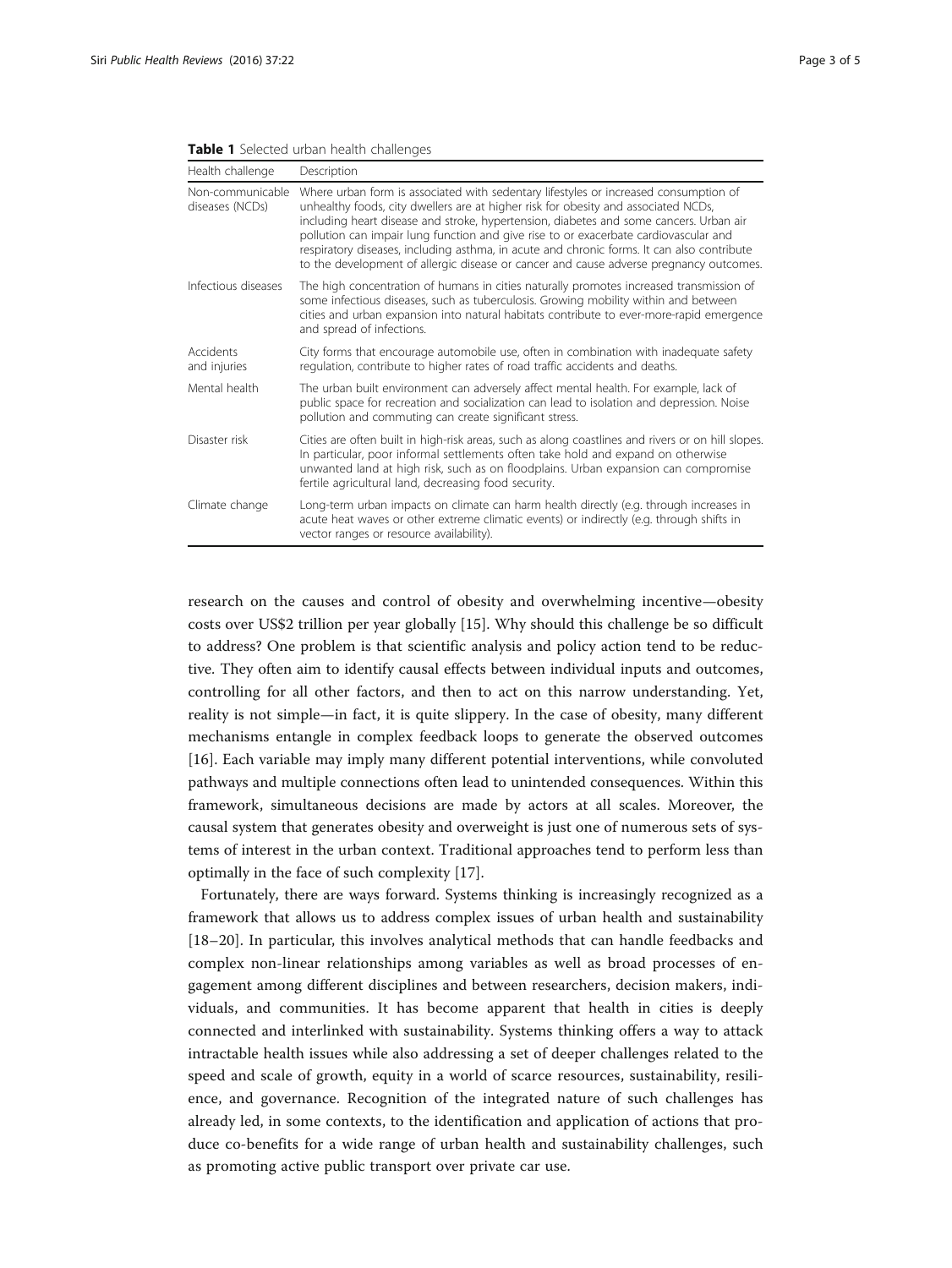<span id="page-3-0"></span>The year 2015 was momentous, highlighted by major agreements on disaster risk [[21\]](#page-4-0), sustainable development [[22\]](#page-4-0), development financing [[23\]](#page-4-0), and climate change [[24\]](#page-4-0). This process was marked by a more direct recognition of the crucial role that cities play in human affairs than ever before—this is particularly evident in the adoption of Sustainable Development Goal 11 on sustainable cities and communities. At the same time, funders like the Rockefeller Foundation and the Wellcome Trust have become ever-more conscious of the need for systems thinking, which is inherent in the idea of planetary health. Research efforts like the new International Council for Science programmes on Systems Thinking for Urban Health [\[25](#page-4-0)] and Future Earth [[26\]](#page-4-0) are also embracing this paradigm, as are global research institutes like the United Nations University's International Institute for Global Health [[27\]](#page-4-0), and scores of other academic institutions around the world. It is to be hoped that this collective effort will lead to a strong place for systems thinking about health and sustainability in the implementation of the New Urban Agenda that has emerged from Habitat III, the United Nations Conference on Housing and Sustainable Urban Development, in late 2016 [[28\]](#page-4-0). In the meantime, we must take hold of the unique opportunity represented by the urban transition to push for a sustainable, healthy planet, full of sustainable, healthy cities.

**Acknowledgements** 

Not applicable.

#### Funding

JS is funded by the United Nations University.

#### Availability of data and materials

Not applicable.

#### Author's information

JS is a research fellow at the United Nations University International Institute for Urban Health. His background is in infectious disease epidemiology, and his current work focuses on systems thinking and global urban health.

#### Competing interests

The author declares that he has no competing interests.

Consent for publication

Not applicable.

#### Ethics approval and consent to participate Not applicable.

Received: 5 August 2016 Accepted: 18 October 2016 Published online: 28 October 2016

#### References

- 1. United Nations Department of Economic and Social Affairs, Population Division. World urbanization prospects: the 2014 revision. New York, USA: United Nations; 2014.
- 2. Allender S, Lacey B, Webster P, et al. Level of urbanization and noncommunicable disease risk factors in Tamil Nadu, India. Bull World Health Organ. 2010;88(4):297–304. doi:[10.2471/BLT.09.065847.](http://dx.doi.org/10.2471/BLT.09.065847)
- Seto KC, Güneralp B, Hutyra LR. Global forecasts of urban expansion to 2030 and direct impacts on biodiversity and carbon pools. Proc Natl Acad Sci U S A. 2012;109(40):16083–8.
- 4. Whitmee S, Haines A, Beyrer C, et al. Safeguarding human health in the Anthropocene epoch: report of The Rockefeller Foundation–Lancet Commission on planetary health. Lancet. 2015;386(10007):1973–2028. doi:[10.1016/S0140-6736\(15\)60901-1.](http://dx.doi.org/10.1016/S0140-6736(15)60901-1)
- 5. UNEP. Global initiative for resource efficient cities: engine to sustainability. Paris, France: United Nations Environment Programme; 2012. [http://www.unep.org/pdf/GI-REC\\_4pager.pdf.](http://www.unep.org/pdf/GI-REC_4pager.pdf) Accessed January 29, 2015.
- 6. Rothwell J, Lobo J, Strumsky D, Muro M. Patenting prosperity: invention and economic performance in the United States and its metropolitan areas. The Brookings Institution. [http://www.brookings.edu/research/reports/2013/02/](http://www.brookings.edu/research/reports/2013/02/patenting-prosperity-rothwell) [patenting-prosperity-rothwell](http://www.brookings.edu/research/reports/2013/02/patenting-prosperity-rothwell). Accessed June 4, 2016.
- 7. World Bank. The growing danger of non-communicable diseases : acting now to reverse course. The World Bank; 2011:1–24. [http://documents.worldbank.org/curated/en/2011/09/15512807/growing-danger-non-communicable](http://documents.worldbank.org/curated/en/2011/09/15512807/growing-danger-non-communicable-diseases-acting-now-reverse-course)[diseases-acting-now-reverse-course](http://documents.worldbank.org/curated/en/2011/09/15512807/growing-danger-non-communicable-diseases-acting-now-reverse-course). Accessed June 4, 2016.